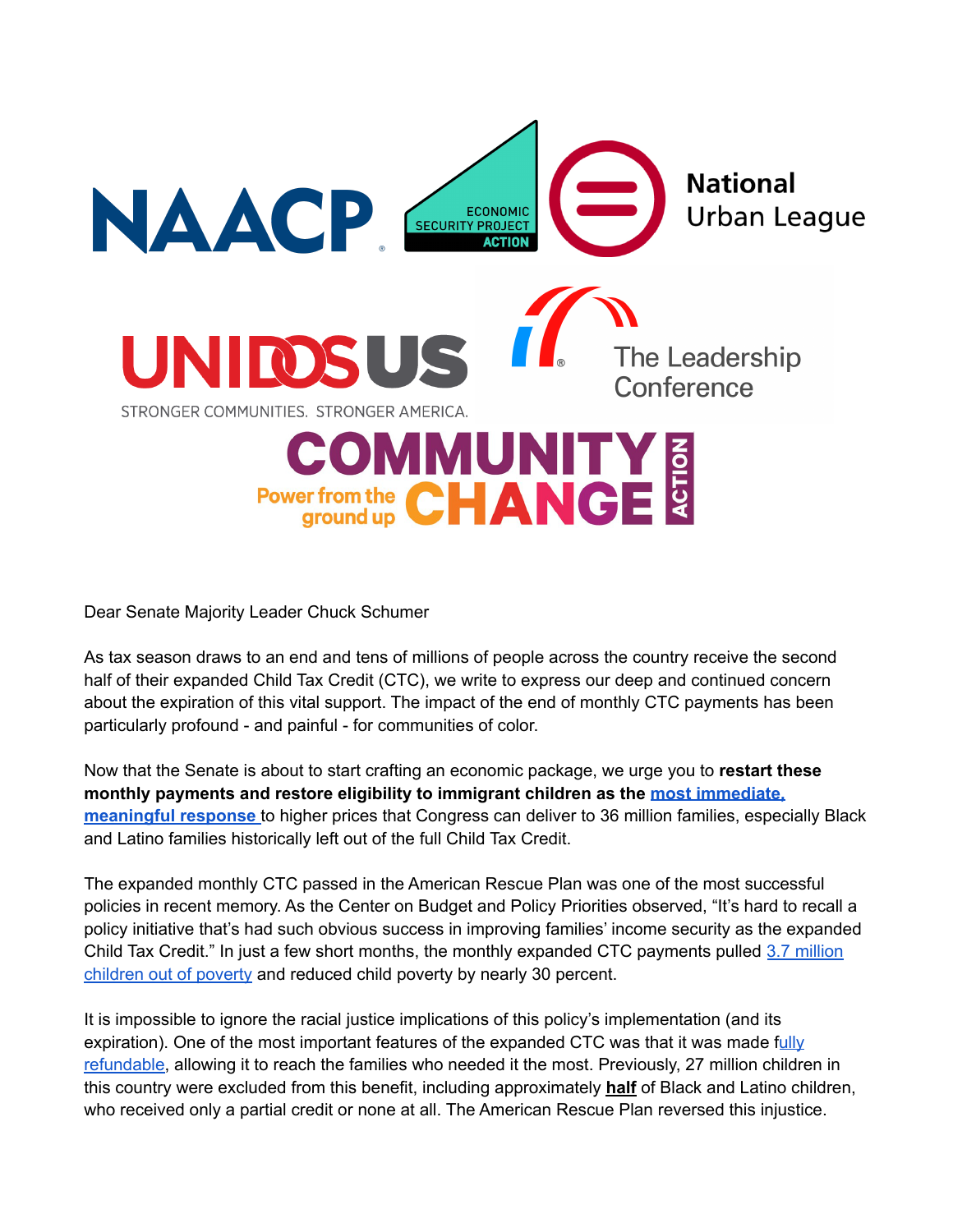The real-world results of the monthly payments were immediate. Census Household Pulse survey data found that within six weeks of the first payments going out, food insecurity [plummeted](https://www.cbpp.org/blog/after-child-tax-credit-payments-begin-many-more-families-have-enough-to-eat) by one-third. The impact of this change was most significant for Black and Latino families, who experience food hardship at twice the rate of white families.

The impact on food hardship is not surprising given that the same survey found that more than 90% of parents spent their payments on basic needs such as food, utility payments, clothing, or educational costs. And contrary to some ugly stereotypes that once again reared their head in the debate over the CTC, there is [absolutely](https://www.brookings.edu/research/the-impacts-of-the-2021-expanded-child-tax-credit-on-family-employment-nutrition-and-financial-well-being/) no evidence that the payments reduced work or were misspent. Indeed, studies indicate that cash payments actually reduce spending on so-called temptation goods like alcohol because they reduce the anxiety associated with financial insecurity.

Unfortunately, the gains thanks to the expanded CTC, including for Black and Latino families, were erased as soon as the monthly payments ended. In January 2022, the first month without a check since July 2021, 3.7 million children were plunged back into poverty. Over the course of 2022, this is expected to increase to 4.1 [million](https://www.cbpp.org/blog/tax-season-message-congress-should-dramatically-and-permanently-cut-child-poverty-with-an). That means the percentage of Black children in poverty will increase from 13% to 22%. Poverty among Latino children will increase from 12% to 21%. While the poverty rate among white children will also increase, it will nevertheless remain nearly two-thirds lower than among Black and Latino children.

This is simply unacceptable.

The timing of the expiration of expanded CTC payments was also particularly cruel, coming just as omicron unleashed another devastating surge in a pandemic that has disproportionately impacted our communities and as inflation soared to highs not seen in forty years. Given this we believe strongly thatCongress must not extend tax breaks for big corporations through the America COMPETES Act or any other major must-pass legislation without also delivering real relief for families by extending the CTC.

Reinstating expanded, monthly, refundable Child Tax Credit and restoring eligibility to immigrant children will immediately put our country back on the path to reducing child poverty by almost half. It is also the most immediate and obvious solution to the rising costs that are devastating family budgets. According to Moody's [Analytics,](https://www.cnbc.com/2022/04/13/inflation-is-costing-american-households-an-extra-327-a-month.html) the average American household is now paying \$327 per month in extra costs due to inflation, with lower and middle-income households hit even harder. This toll on family budgets could be offset by a single monthly CTC payment of \$300 per younger child.

More than 130 [economists](https://www.economicsecurityproject.org/wp-content/uploads/2022/04/Economist-letter-CTC-Inflation-April-2022-1-1.pdf) recently wrote that, "the expanded Child Tax Credit is one of the easiest, most effective, and direct tools currently at our disposal to help families deal with the impact of inflation on family budgets." Addressing inflation concerns, they also wrote, "the expanded Child Tax Credit is too small to meaningfully increase inflation across the whole economy, but it will make an important difference for family budgets, especially families in the bottom half of the income spectrum."